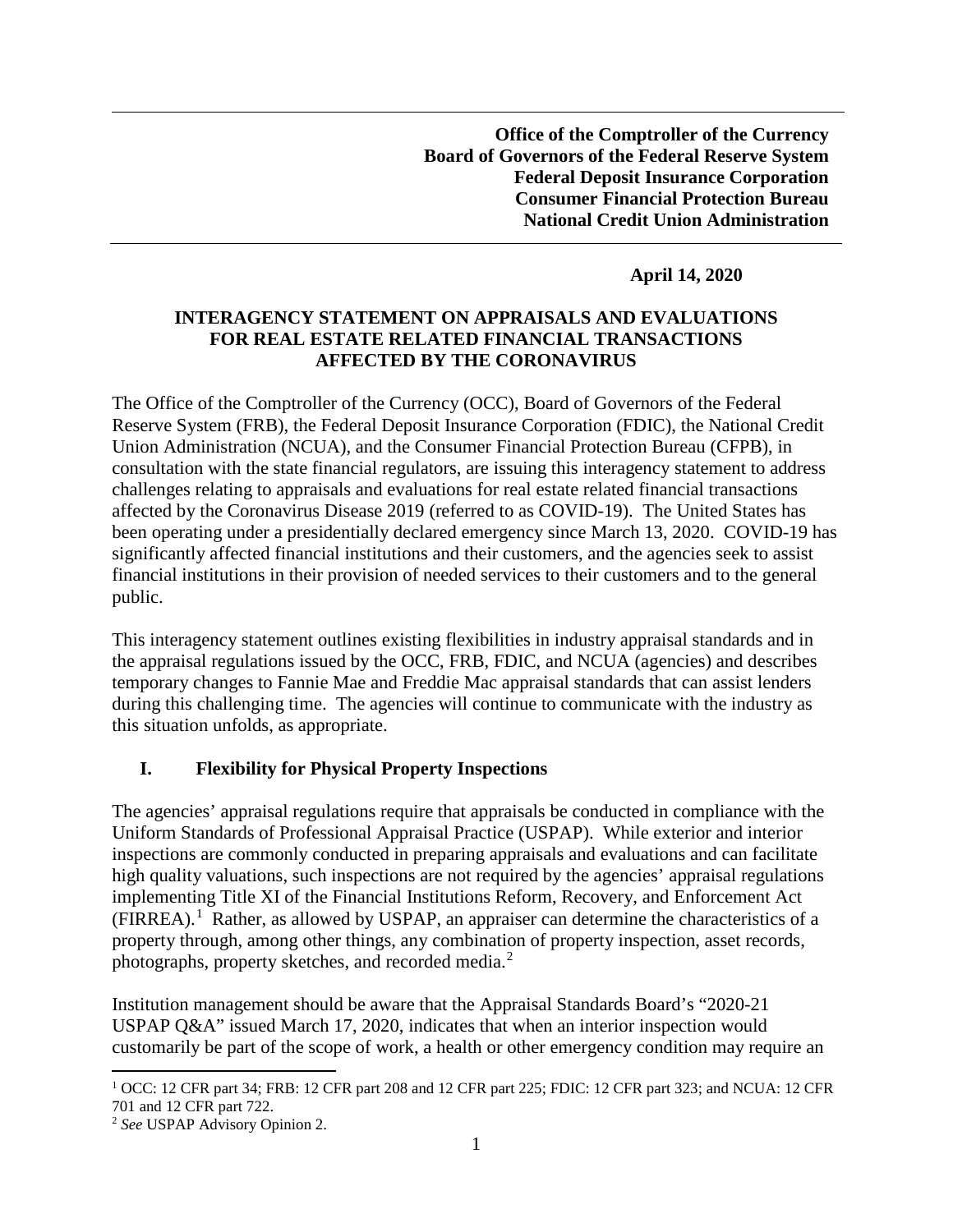appraiser to make an extraordinary assumption about the interior of a property.<sup>[3](#page-1-0)</sup> USPAP permits this approach as long as the appraiser has a reasonable basis for the extraordinary assumption and as long as its use still results in a credible analysis. Both desktop appraisals and exterior-only appraisals can fulfill the requirements of USPAP as long as the analysis is credible. [4](#page-1-1) Interior inspections are still required, however, for certain higher-priced mortgage  $loans.<sup>5</sup>$  $loans.<sup>5</sup>$  $loans.<sup>5</sup>$ 

# **II. Flexibility for Appraisals of Residential Properties Underwritten to Fannie Mae and Freddie Mac Standards**

Fannie Mae and Freddie Mac (hereinafter, the GSEs) have recently issued guidance providing temporary flexibility in the appraisal standards for loans that they purchase, including allowing exterior-only and desktop appraisals for certain loans.<sup>[6](#page-1-3)</sup> Specifically, the GSEs' guidance states that:

- For certain qualifying principal or primary residence loans, desktop appraisals and exterior-only appraisals will now be acceptable. For Freddie Mac, qualifying primary residence loans are those with up to 97 percent loan-to-value (LTV). For Fannie Mae, qualifying primary residence loans are those with an LTV within the range listed on Fannie's current eligibility matrix.
- For second homes and investment properties with 85 percent or less LTV, desktop appraisals and exterior-only appraisals will now be acceptable.
- For limited cash-out refinances where the mortgage being refinanced is owned by the GSE and the LTV is within the currently acceptable range, exterior-only appraisals will now be acceptable.

In addition, lenders may sell eligible loans without an appraisal under the appraisal waiver programs provided by the GSEs.<sup>[7](#page-1-4)</sup> For Freddie Mac, the appraisal waiver program for lenders is now being expanded to include certain refinancing activity, including both cash-out refinances and no cash-out refinances. Fannie Mae already allowed lenders to waive the

<span id="page-1-3"></span><sup>6</sup> *See* <https://singlefamily.fanniemae.com/media/22321/display> and [https://guide.freddiemac.com/app/guide/content/a\\_id/1003723.](https://guide.freddiemac.com/app/guide/content/a_id/1003723)

<span id="page-1-0"></span><sup>&</sup>lt;sup>3</sup> See March 2020 Q&A a[t https://www.appraisalfoundation.org/imis/TAF/Standards/Q\\_As/TAF/QAs.aspx.](https://www.appraisalfoundation.org/imis/TAF/Standards/Q_As/TAF/QAs.aspx)

<span id="page-1-1"></span><sup>4</sup> *See* USPAP Scope of Work Rule, Standard Rule 1-2, and Advisory Opinion 2.

<span id="page-1-2"></span><sup>&</sup>lt;sup>5</sup> Interior inspections are required for certain higher-priced mortgage loans (HPMLs) pursuant to the Interagency HPML Appraisal Rule, implementing statutory requirements under the Truth in Lending Act, 15 U.S.C. § 1601 *et seq. See* 15 U.S.C. § 1639h. This rule was issued jointly by the OCC, FRB, FDIC, NCUA, CFPB, and Federal Housing Finance Agency (FHFA). *See* 78 FR 10367 (Feb. 13, 2013) and 78 FR 78520 (Dec. 26, 2013); OCC: 12 CFR Part 34, subpart G; Board: 12 CFR 225.64; NCUA: 12 CFR 722.3; CFPB: 12 CFR 1026.35(a) and (c); and FHFA: 12 CFR 1222, subpart A. The FDIC adopted the HPML Appraisal Rule as published by the CFPB without issuing its own regulation.

<span id="page-1-4"></span><sup>7</sup> For additional information, *see* Fannie Mae Selling Guide B4-1.4-10 and Freddie Mac Selling Guide Section 5601.9, respectively, *available at* [https://selling-guide.fanniemae.com/Selling-Guide/Origination-thru-](https://selling-guide.fanniemae.com/Selling-Guide/Origination-thru-Closing/Subpart-B4-Underwriting-Property/Chapter-B4-1-Appraisal-Requirements/Section-B4-1-4-Special-Appraisal-and-Other-Valuation/1736878771/B4-1-4-10-Appraisal-Waivers-08-07-2019.htm)[Closing/Subpart-B4-Underwriting-Property/Chapter-B4-1-Appraisal-Requirements/Section-B4-1-4-Special-](https://selling-guide.fanniemae.com/Selling-Guide/Origination-thru-Closing/Subpart-B4-Underwriting-Property/Chapter-B4-1-Appraisal-Requirements/Section-B4-1-4-Special-Appraisal-and-Other-Valuation/1736878771/B4-1-4-10-Appraisal-Waivers-08-07-2019.htm)[Appraisal-and-Other-Valuation/1736878771/B4-1-4-10-Appraisal-Waivers-08-07-2019.htm,](https://selling-guide.fanniemae.com/Selling-Guide/Origination-thru-Closing/Subpart-B4-Underwriting-Property/Chapter-B4-1-Appraisal-Requirements/Section-B4-1-4-Special-Appraisal-and-Other-Valuation/1736878771/B4-1-4-10-Appraisal-Waivers-08-07-2019.htm) and [https://guide.freddiemac.com/app/guide/section/5601.9.](https://guide.freddiemac.com/app/guide/section/5601.9)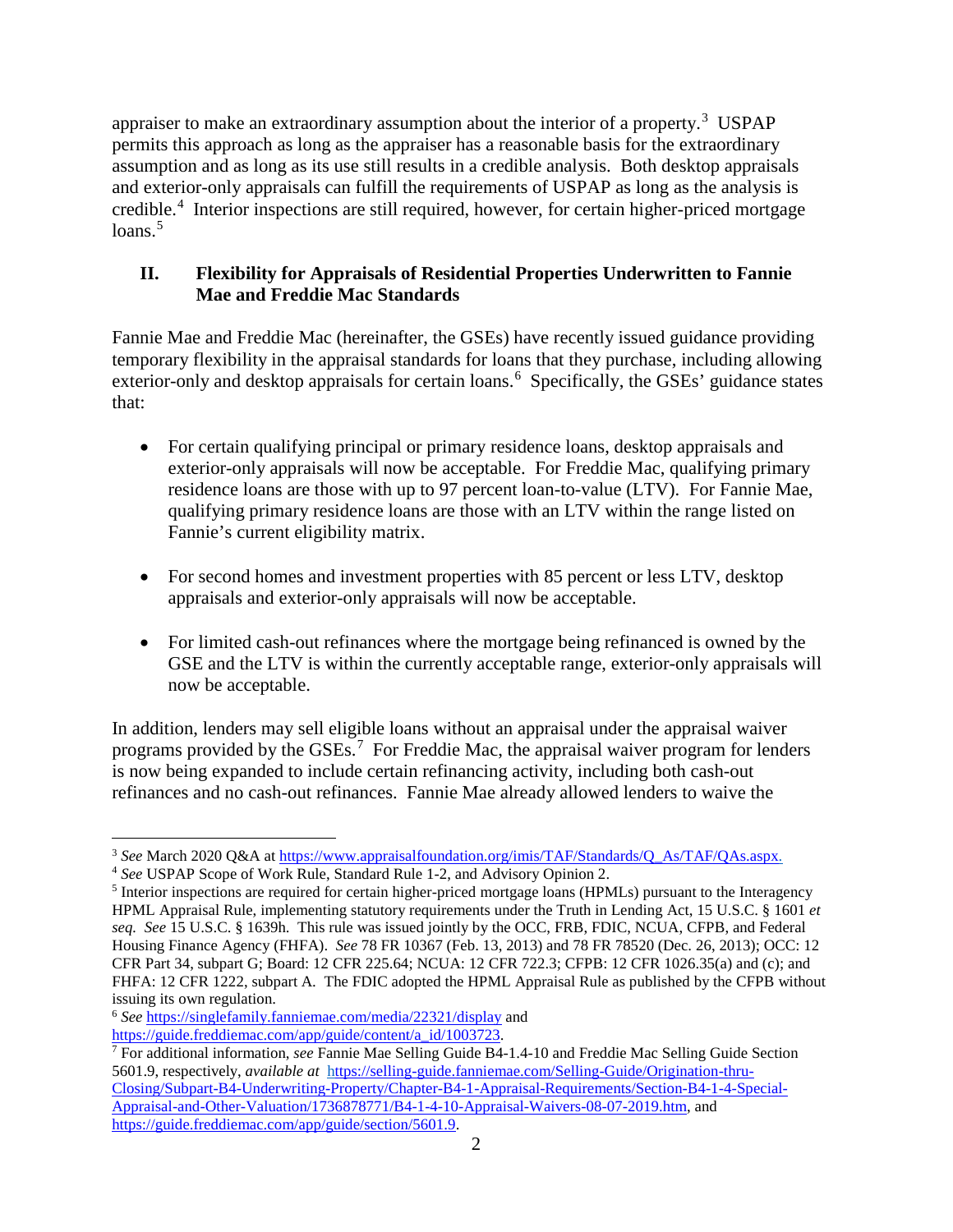appraisal requirement for some refinance transactions.<sup>[8](#page-2-0)</sup>

# **III. Existing Exceptions in Appraisal Regulations**

The appraisal regulations issued by the OCC, FRB, and FDIC provide at least fourteen exceptions to the requirement for an appraisal by a certified or licensed appraiser.<sup>[9](#page-2-1)</sup> Exceptions that lenders may find the most useful during the COVID-19 emergency for real-estate related financial transactions include:

- The transaction is a residential real estate transaction with a transaction value of \$400,000 or less;
- The transaction is a commercial real estate transaction with a transaction value of \$500,000 or less:
- The transaction is a business loan that has a transaction value of \$1 million or less where the loan does not depend on the sale of, or rental income derived from, real estate as the primary source of repayment;
- The transaction involves an existing extension of credit at the lending institution, provided that:<sup>[10](#page-2-2)</sup>
	- o There has been no obvious and material change in market conditions or physical aspects of the property that threatens the adequacy of the institution's real estate collateral protection after the transaction, even with the advancement of new monies; or

<span id="page-2-0"></span> <sup>8</sup> For additional information, *see* Fannie Mae LL 2020-04 and Freddie Mac Bulletin 2020-5, *available at*  <https://singlefamily.fanniemae.com/media/22321/display> and

https://guide.freddiemac.com/ci/okcsFattach/get/1003723\_7.

<span id="page-2-1"></span><sup>9</sup> For a comprehensive list of exceptions, *see* OCC: 12 CFR 34.43(a); FRB: 12 CFR 225.63(a); and FDIC: 12 CFR 323.3(a).

<span id="page-2-2"></span> $10$  Loan modifications, extensions, or similar arrangements, such as those that may be provided in connection with mortgage forbearances required under Sections 4022 and 4023 of the CARES Act, do not require appraisals under the agencies' appraisal regulations if the transaction is wholly or partially insured or guaranteed by a federal agency or government-sponsored enterprise (GSE), such as Fannie Mae or Freddie Mac. Such transactions would instead be subject to the valuation standards required by the agency or GSE. Relatedly, the agencies' appraisal regulations generally would not require an appraisal for this type of transaction, as the agencies' appraisal regulations do not require an appraisal for a transaction involving an existing extension of credit at the lending institution (*i.e.,* subsequent transactions) if there is not a new advance of funds, other than funds necessary to cover reasonable closing costs. Rather, an evaluation is permitted in lieu of an appraisal under those circumstances. OCC: 12 CFR § 34.43(a)(7),(b); FRB: 12 CFR § 225.63(a)(7),(b); FDIC: 12 CFR § 323.3(a)(7),(b); and NCUA: 12 CFR §  $722.3(a)(1)$  also permit an evaluation for extensions of credit at the lending institution if there has been no obvious and material change in market conditions or physical aspects of the property that threatens the adequacy of the real estate collateral protection after the transaction, even with advancement of new funds. Note additionally that a loan modification that only entails a decrease in the interest rate or a single extension of a limited or short-term nature would not be viewed as a subsequent transaction, and as such, not require an evaluation. Interagency Appraisal and Evaluation Guidelines. *See* 75 FR 77450, at 77464-77465 (December 10, 2010), available at *[https://occ.gov/news](https://occ.gov/news-issuances/federal-register/2010/75fr77450.pdf)[issuances/federal-register/2010/75fr77450.pdf.](https://occ.gov/news-issuances/federal-register/2010/75fr77450.pdf)*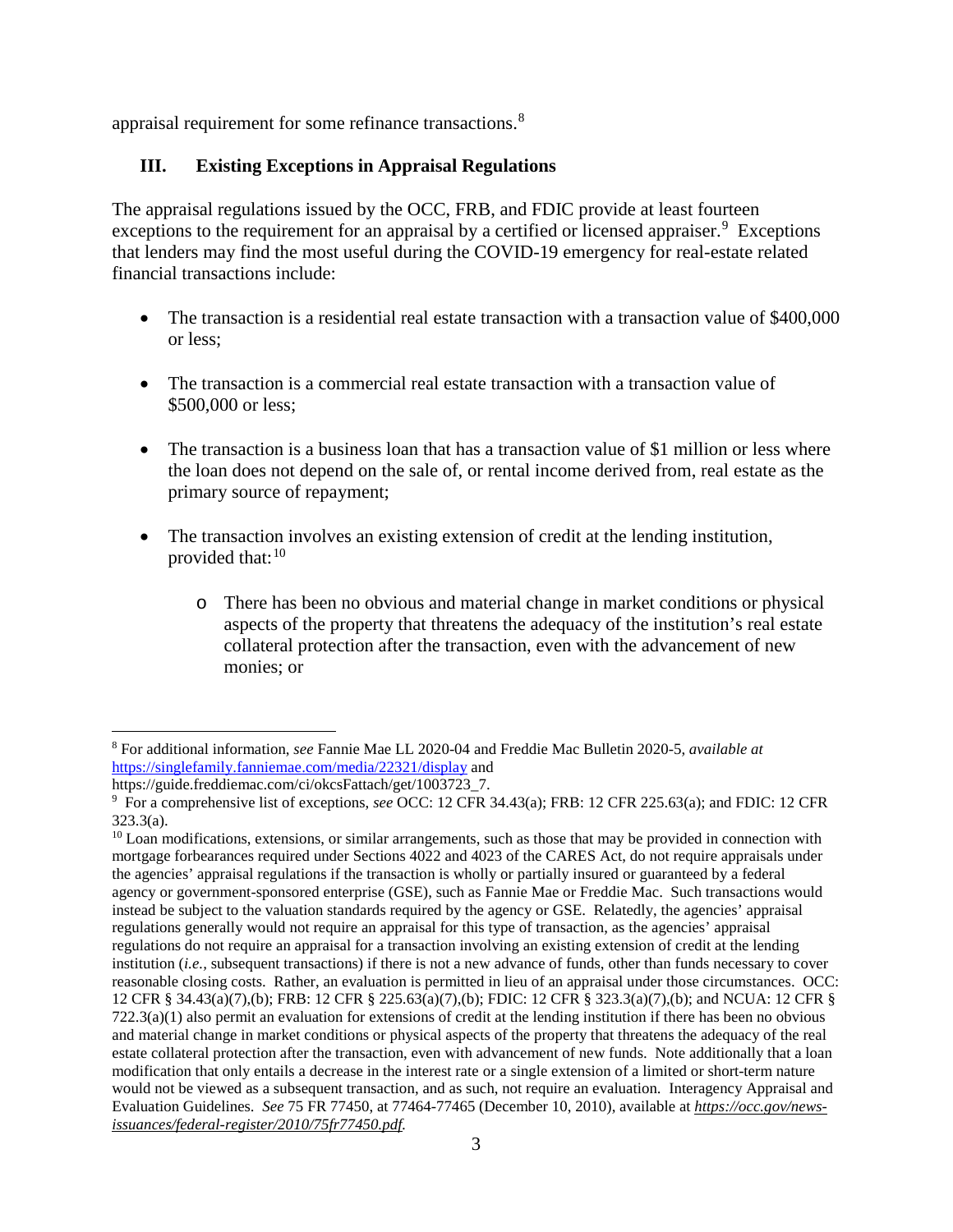- o There is no advancement of new monies, other than funds necessary to cover reasonable closing costs;
- The transaction is wholly or partially insured or guaranteed by a U.S. government agency or U.S. government sponsored agency;
- The transaction either:
	- o Qualifies for sale to a U.S. government agency or government sponsored agency; or
	- o Involves a residential real estate transaction where the appraisal conforms to the Fannie Mae or Freddie Mac appraisal standards.

In addition, on April 14, 2020, the FDIC, FRB, and OCC issued an interim final rule temporarily amending their appraisal regulations to provide that the completion of appraisals and evaluations required under the agencies' appraisal regulations may be deferred by a regulated institution for up to 120 days from the date of closing. The temporary deferrals apply to all residential<sup>[11](#page-3-0)</sup> and commercial real estate secured transactions, including loans for new money or refinancing transactions, but excluding transactions for acquisition, development, and construction of real estate, and will be effective upon publication in the *Federal Register*. The deferred appraisals and the interim final rule will sunset on December 31, 2020.

The appraisal regulations issued by the NCUA provide nine exceptions to the appraisal requirements for an appraisal by a certified or licensed appraiser.<sup>[12](#page-3-1)</sup> Exceptions that institutions may find the most useful during the COVID-19 emergency for real estate related financial transactions include:

- The transaction is a residential real estate transaction with a transaction value of less than  $$250,000;^{13}$  $$250,000;^{13}$  $$250,000;^{13}$
- The transaction is a residential real estate transaction with a transaction value greater than \$250,000, but less than \$1 million, and the portion of the transaction value that is insured or guaranteed by a U.S. government agency or U.S. government sponsored agency is \$250,000 or more;

<span id="page-3-0"></span> $11$  Under the Equal Credit Opportunity Act (ECOA) and its implementing Regulation B, creditors are generally required to provide applicants for first-lien loans on a dwelling with copies of appraisals, as well as other written valuations, developed in connection with an application prior to the consummation of the transaction. See 15 U.S.C. 1691(e) and Regulation B, 12 CFR 1002.14 ("ECOA Valuations Rule"). Nothing in ECOA or Regulation B addresses the type of post-consummation valuation contemplated in the agencies' April 14, 2020 interim final rule. The agencies, therefore, will not take enforcement actions against institutions under the ECOA Valuations Rule for post-consummation valuations performed pursuant to the agencies' April 14 interim final rule. Nevertheless, the agencies encourage institutions to provide borrowers with copies of such post-consummation valuations as promptly as practicable upon completion.

<span id="page-3-1"></span><sup>12</sup> For a comprehensive list of exceptions, *see* 12 CFR 722.3(a) and (b).

<span id="page-3-2"></span> $13$  The residential real estate threshold for the NCUA is currently \$250,000 and the NCUA recently issued a notice of proposed rulemaking to raise the threshold to \$400,000.